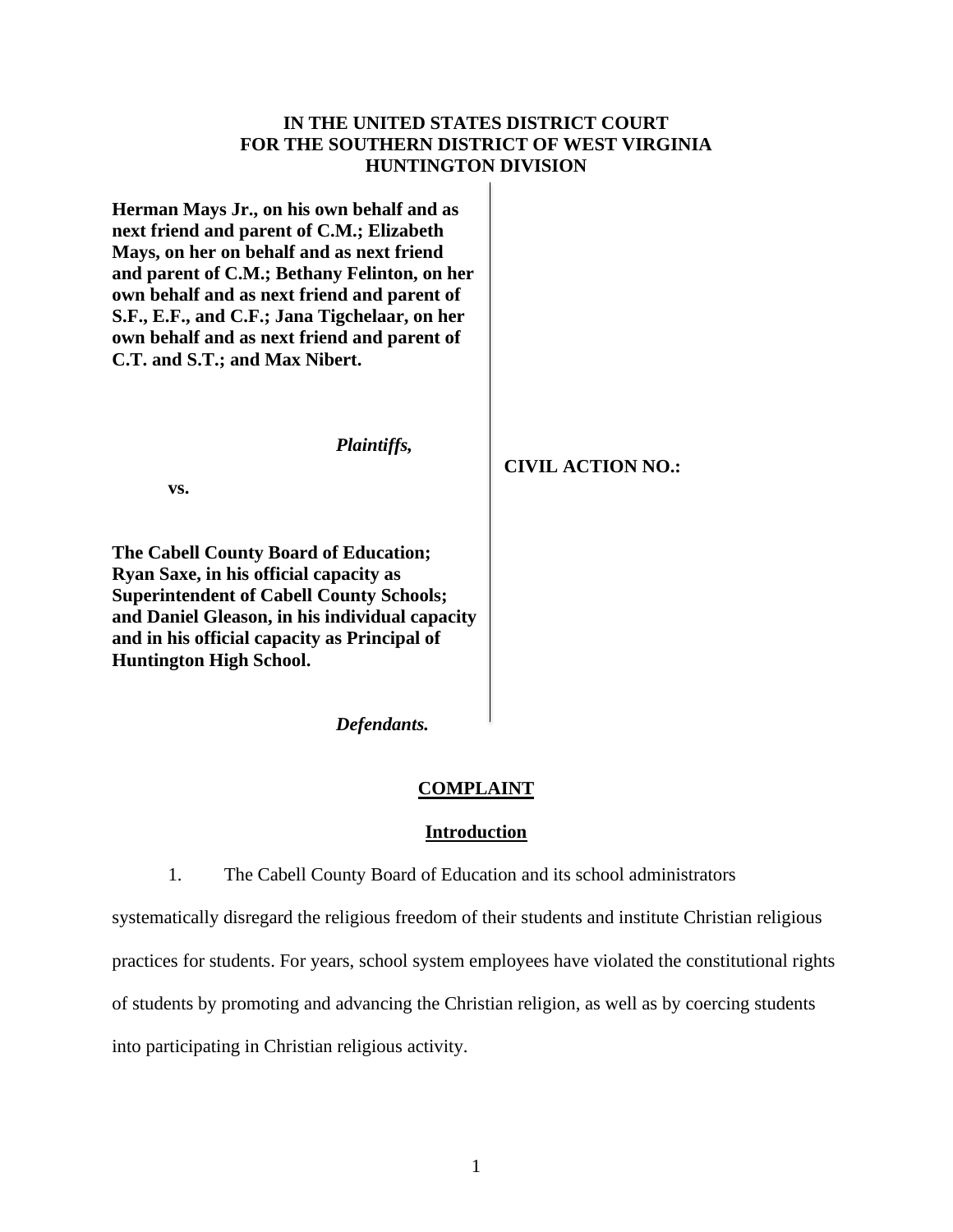2. Most recently*,* schools within Cabell County sponsored religious revivals during the school day. At the behest of adult evangelists, Huntington High School held an assembly for students that sought to convert students to evangelical Christianity. Some students were forced to attend. Regardless of whether attendance is mandatory or voluntary, the Defendants violate the First Amendment by permitting, coordinating, and encouraging students to attend an adult-led worship service and revival at their school during the school day. Parents and students bring this suit to stop these practices.

### **Jurisdiction and Venue**

3. This action arises under the First and Fourteenth Amendments to the Constitution of the United States and 42 U.S.C. § 1983.

4. This Court has jurisdiction under Article III of the United States Constitution, 28 U.S.C. § 1331, and 28 U.S.C. § 1343(a)(3)–(4).

5. The Court is authorized to award declaratory relief under 28 U.S.C. §§ 2201 and 2202.

6. Venue is proper in this district pursuant to 28 U.S.C. § 1391 as the facts arose in the district and the defendants reside within the district.

### **Parties**

7. Herman Mays, Jr. and Elizabeth Mays are the parents of C.M., a student who attends Huntington High School.

8. Bethany Felinton is the parent of S.F. and E.F., who are students who attend Huntington High School. Felinton is also the parent of C.F., who attends Southside Elementary School.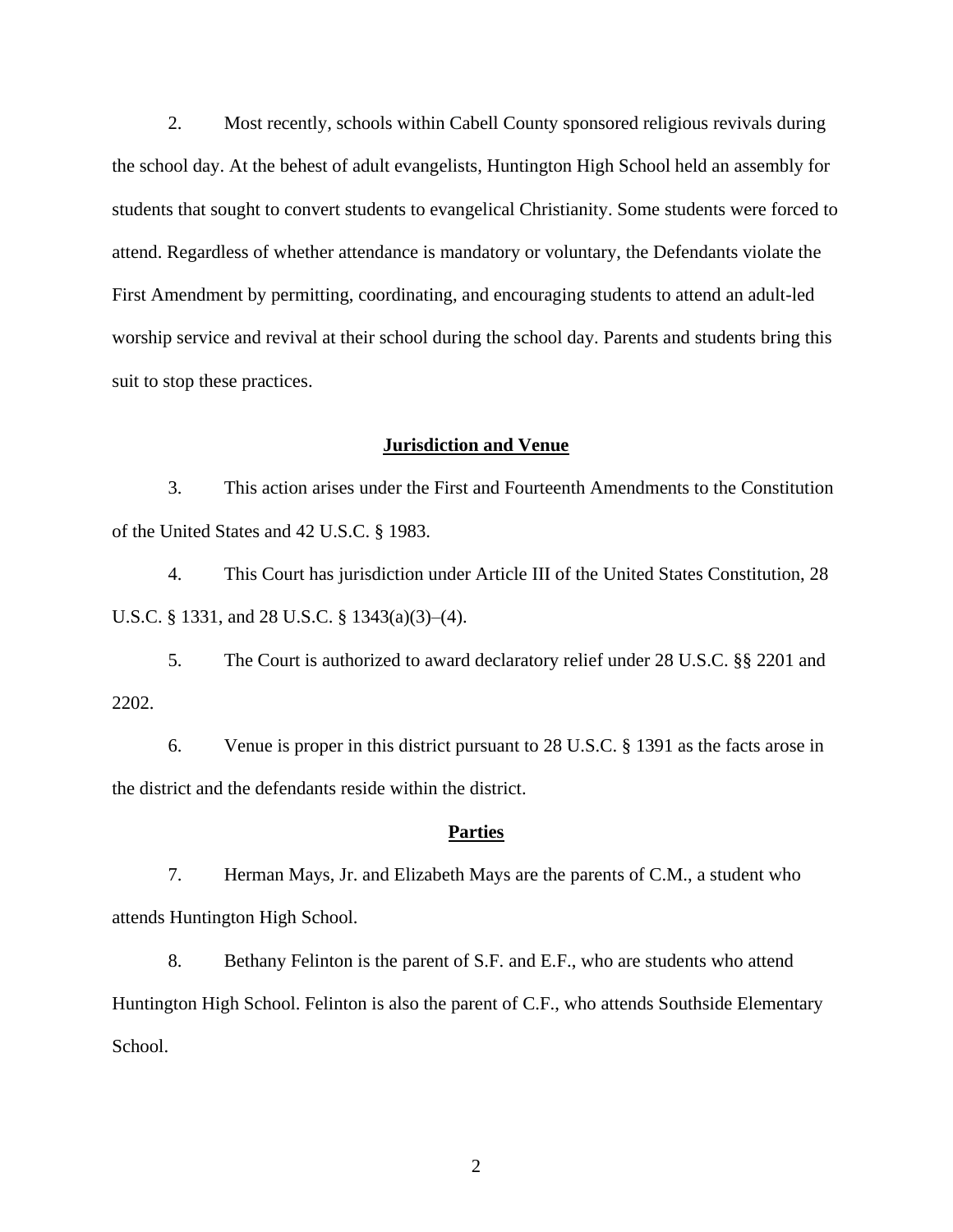9. Jana Tigchelaar is the parent of C.T., a student who attends Huntington High School. Tigchelaar is also the parent of S.T., who attends Huntington Middle School.

10. Max Nibert is a student who attends Huntington High School.

11. Defendant Cabell County Board of Education is a municipal body and corporate entity existing under the laws of the state of West Virginia. The Cabell County Board of Education is responsible for the management of public schools within Cabell County.

12. Defendant Ryan Saxe is the Superintendent of Cabell County Schools.

13. Defendant Daniel Gleason is the Principal of Huntington High School, a public school within Cabell County Schools.

#### **Facts**

## **A. Huntington High School hosts a worship service and revival presented by Nik Walker Ministries.**

14. Nik Walker is an evangelist who has hosted, and is currently hosting, a revival in the City of Huntington as part of a traveling ministry called Nik Walker Ministries, Inc.

15. Nik Walker Ministries has collaborated with a local church, Christ Temple Church, to host the revival.

16. Nik Walker Ministries is incorporated in West Virginia and is now operating out of Tennessee.

17. The "vision and commitment" of Nik Walker Ministries is "to pursue the work of the Lord," "pursue the advancement of the Kingdom of God," and "spread the Gospel across the nation."

18. Nik Walker Ministries seeks to infiltrate public schools and to convert students to become evangelical Christians.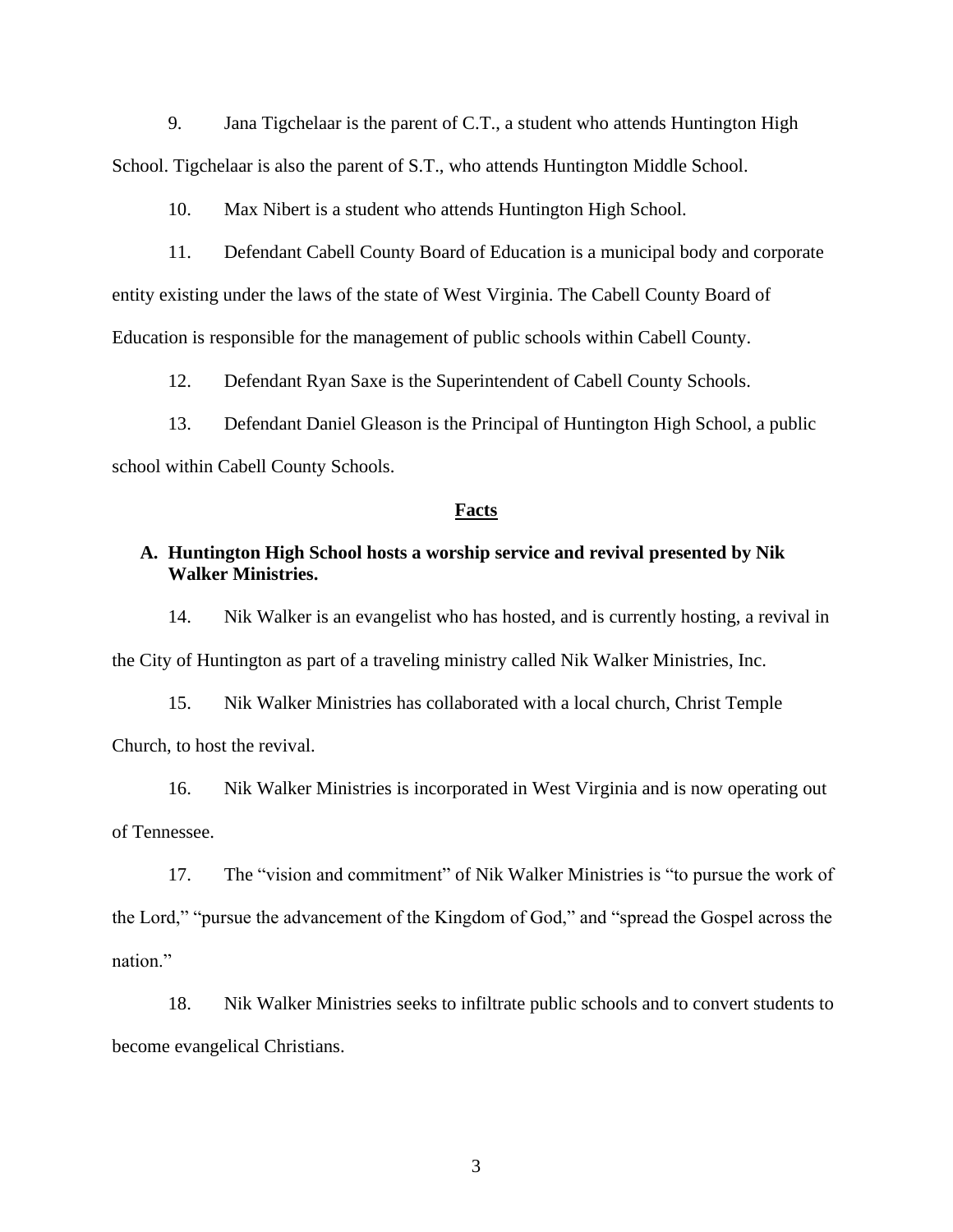19. Cabell County Schools administrators have given Nik Walker Ministries access to students to preach to them during the school day at several schools this year.

20. Specifically, on February 2, 2022, Cabell County Schools administrators authorized Nik Walker Ministries to conduct a religious revival in the Huntington High School auditorium during the school day.

21. During the revival at Huntington High School, Walker preached about students needing to make a decision to follow Jesus or face eternal torment.

22. Walker said during the assembly:

"You will remember this service. You will remember this moment. You will remember this opportunity…where you had…this chance to make it right. And you will be tormented with this memory over, and over, and over, and over, and it never ends, like its eternity. And then it's done. So I present you with a fork in the road this morning."

23. Walker instructed the students, teachers, and others attending the assembly to bow their heads in prayer. Students were told to visualize themselves standing before Jesus. Walker said, "What's he going to say to you? Is he going to say, 'well done?'" Is he going to say, 'I don't know you.'"

24. Walker said that students who were ready to "give your life over to Jesus, I want to pray with you in this moment." Walker said he could "see it on some of your faces, some of you are ready to give it up, and follow this man..." In response, he asked students to raise their hands.

25. Walker then sent adult volunteers from Christ Temple Church into the crowd to pray with students who were raising their hands. He said, "if you feel a hand on your shoulder, they are going to pray with you, and agree with you, it's time to follow Jesus right now."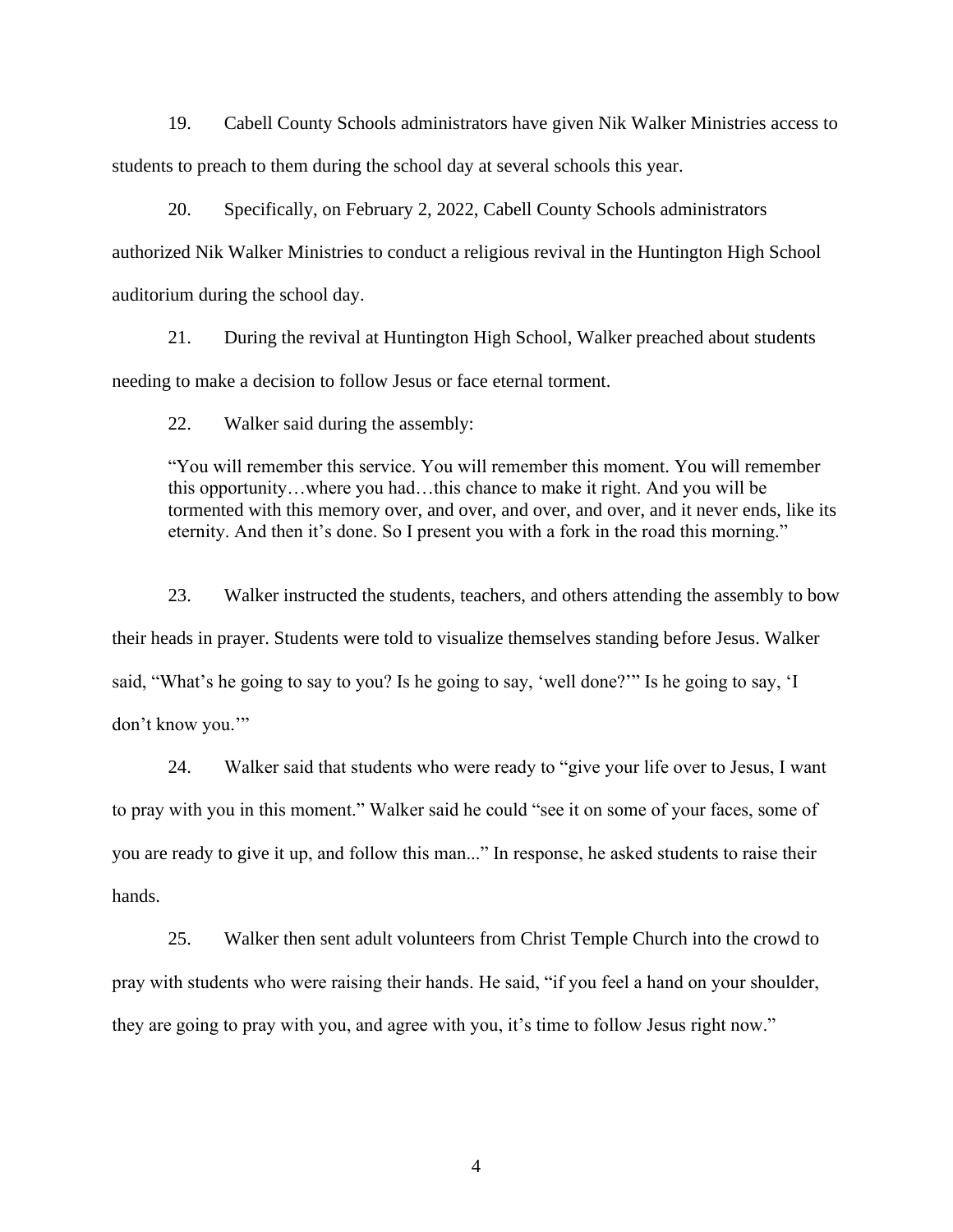26. At a further point Walker prayed, "Father, I thank you, that you are not going to let these students leave without you. You are not going to let them leave without knowing you."

27. At another point Walker prayed, "I thank you for the revival spirit that is in this room."

28. At one point Walker prayed, "Father, right now, we give our lives to you, we give our hearts to you. More importantly…we do your will from this point on…"

29. Nik Walker Ministries has presented this assembly at other Cabell County schools during the school day, where it also featured adults leading a revival.

# **B. Plaintiffs C.M. and S.F. were forced to attend the Nik Walker Ministries assembly despite their opposition to the event.**

30. C.M. is a junior at Huntington High School.

31. For 30 minutes each day, C.M. and other students at Huntington High School are scheduled to attend homeroom, which is also called "COMPASS" by the school.

32. Homeroom is scheduled after the first two class periods and is set to take place each day from 9:37 a.m. to 10:07 a.m.

33. On February 2, 2022, C.M. was in Ms. Becky Nibert's classroom for homeroom. Ms. Nibert is a teacher at Huntington High School.

34. That morning, Ms. Nibert took her entire class to the Nik Walker Ministries assembly.

35. C.M. and other students in their class were not given an option to abstain from attending the Nik Walker Ministries assembly.

36. C.M. immediately felt that the assembly was wrong and that they should not be forced to attend.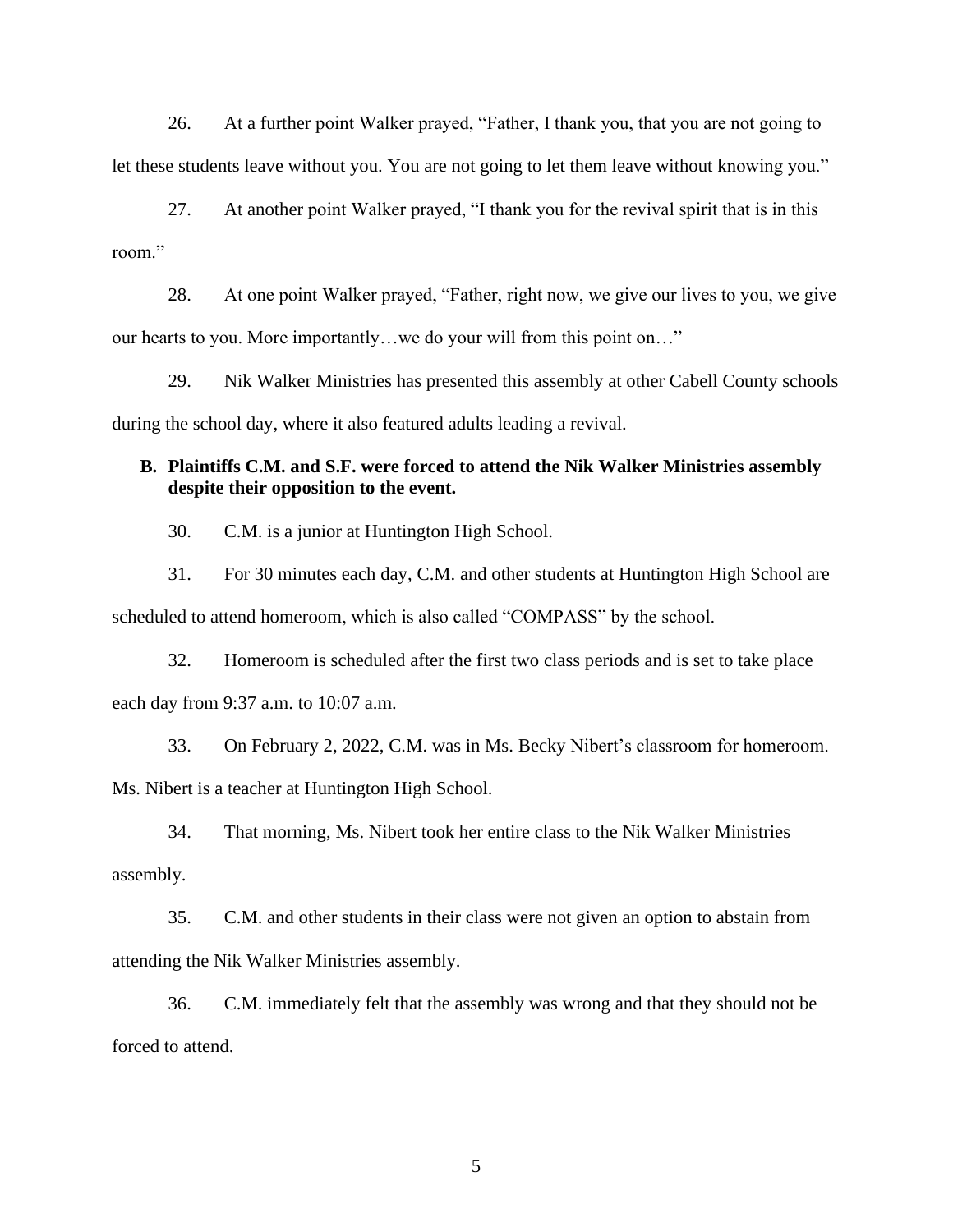37. C.M. identifies as nonreligious, and C.M. does not want their school promoting any religion or encouraging students to attend religious events.

38. C.M. felt that they had no choice but to attend the Nik Walker Ministries assembly.

39. C.M. observed teachers praying with church volunteers during the Nik Walker Ministries assembly. C.M. also observed that Principal Gleason was present for the assembly as were the school's assistant principals.

40. S.F. is a junior at Huntington High School.

41. On February 2, 2022, S.F. was in Mr. Jeff Jones's classroom for homeroom. Mr. Jones is a long-term substitute teacher at Huntington High School.

42. That morning, Mr. Jones took his class to the Nik Walker Ministries assembly in the school auditorium instead of conducting a normal homeroom.

43. S.F. and other students in the class were not given an option to abstain from attending the Nik Walker Ministries assembly.

44. S.F. asked to leave and was told that they could not, as S.F.'s regular classroom was locked.

45. S.F. is Jewish and they do not want their school promoting any religion or encouraging students to attend any religious events.

46. S.F. observed moments during the revival when most of the students, school administrators, and others in the auditorium were standing with their arms raised in prayer.

47. S.F. and a few other students did not participate.

48. As a result of not participating, S.F. felt that they were being stared at and that they were a minority in the room.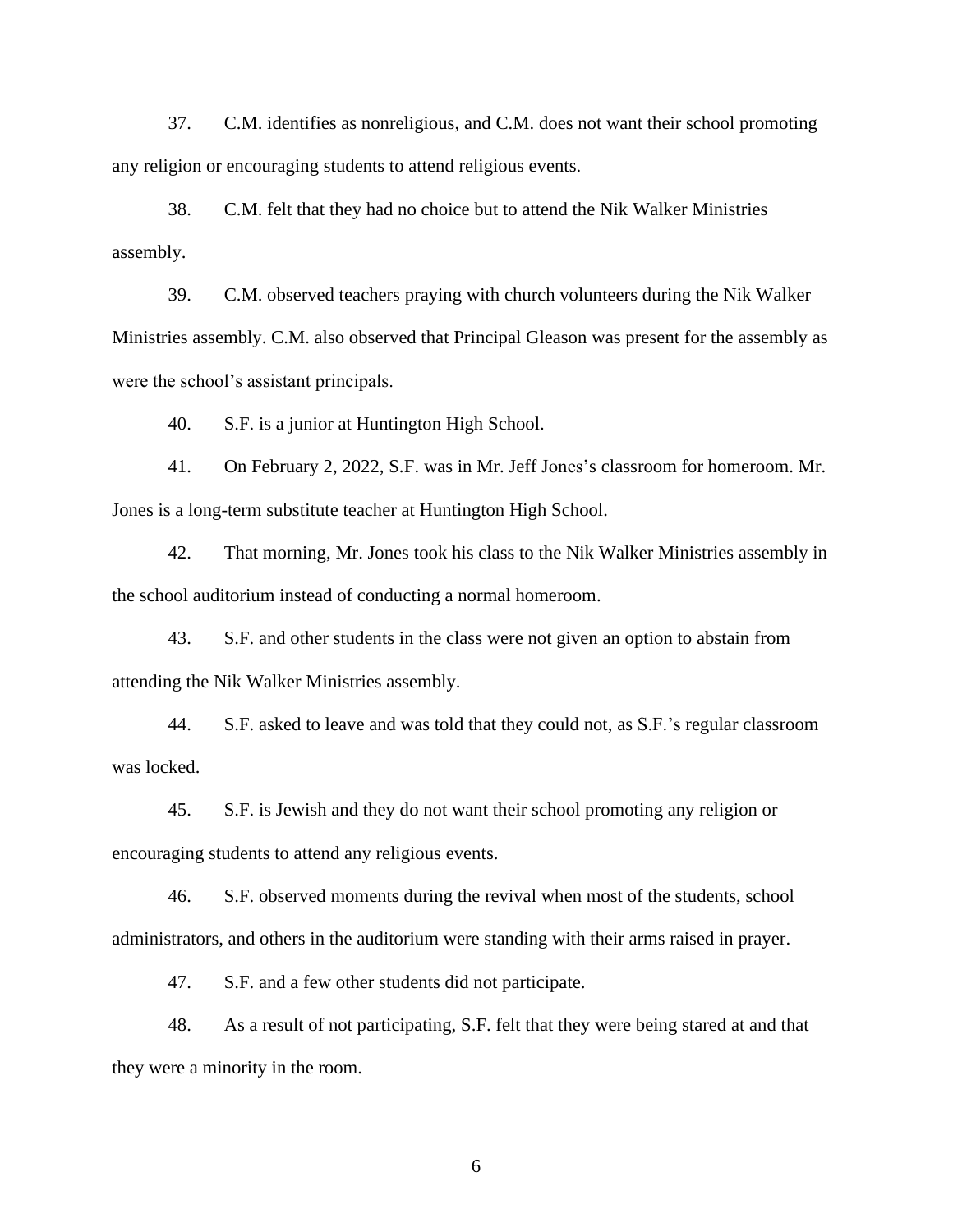## **C. Plaintiff's C.T. and Max Nibert object to Cabell County Schools' approval of and administrators' participation in the Nik Walker Ministries assembly.**

49. C.T. is a student at Huntington High School.

50. C.T. attended school on February 2, 2022 and was aware that Nik Walker

Ministries held a revival at their school during the school day.

51. C.T. does not want their school promoting any religion or encouraging students to

attend religious events, especially events that conflict with C.T.'s personal views on religion.

52. Max Nibert attended school on February 2, 2022 and was aware that Nik Walker

Ministries held a revival at his school during the school day.

53. Max Nibert is nonreligious and left the Christian church at a young age. He does

not want his school promoting any religion or encouraging students to attend religious events,

especially events that conflict with his personal views on religion.

# **D. Cabell County Schools maintains an actual or de facto policy or practice of permitting outside adults to promote religion and conduct religious activities directed at the Schools' students.**

54. Cabell County Schools has repeatedly allowed teachers and outside adults to promote and conduct religious activity for students under its care.

55. The Cabell County Board of Education and its administrators have an actual or de facto policy and practice of allowing adults into schools to preach to students.

56. The Cabell County Board of Education and its administrators have an actual or de facto policy and practice of allowing teachers to initiate and lead religious activity for students as part of school programming.

57. Cabell County Schools administrators are aware that religious activity at schools has been initiated and led by teachers or adults and falsely claimed to be "student-led."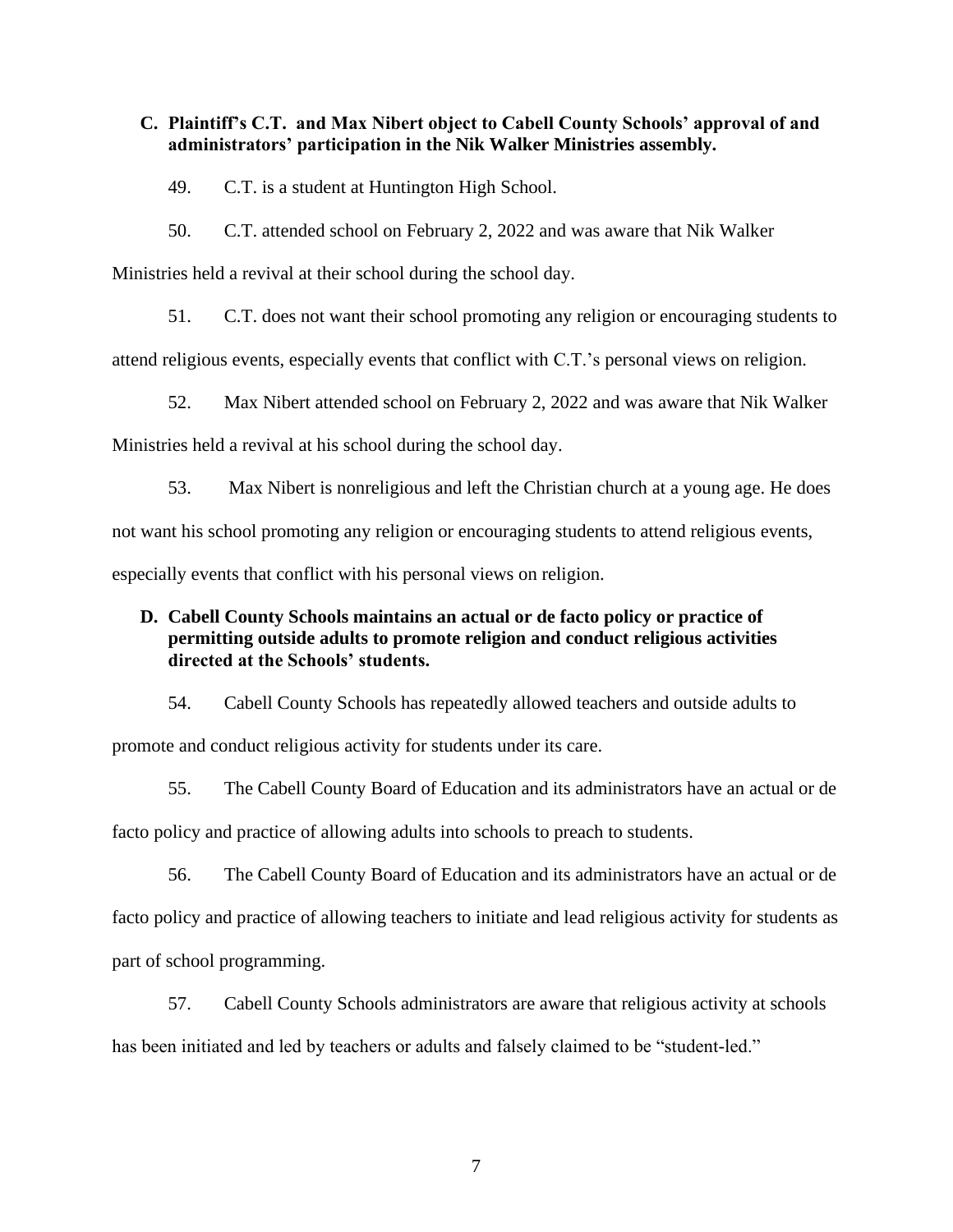58. Despite prior warnings from the Freedom From Religion Foundation (FFRF), Cabell County Schools has repeatedly allowed adult proselytizing, prayer, and religious practices aimed at students within Cabell County Schools.

59. On January 10, 2019, FFRF wrote to Superintendent Saxe regarding concerns that adults had created and were running religious clubs called Generation NXT within Cabell County Schools.

60. FFRF's January 10, 2019 letter concluded, "Please inform us promptly of the steps you are taking to address this matter." FFRF sent a follow-up letter to Superintendent Saxe on March 14, 2019, which said, "We request a written response from you as to what actions have been taken to resolve these concerns."

61. Cabell County Schools did not respond to these January and March 2019 letters from FFRF.

62. In recent years, FFRF reported to Superintendent Saxe other problems with teachers or adults promoting religion to students.

63. FFRF received responses to those reports from the General Counsel for Cabell County Schools.

64. FFRF reported numerous other problems with adults promoting religion to students at school to Superintendent Saxe's predecessor, William A. Smith.

65. In a March 30, 2017 letter, FFRF reported to Cabell County Schools two separate religious assemblies that were held during the school day at Huntington High School.

66. Despite FFRF's prior warnings, and any remedial measures that Cabell County Schools said it was taking, adults have continued to promote religion to Cabell County students during the school day, including through religious assemblies.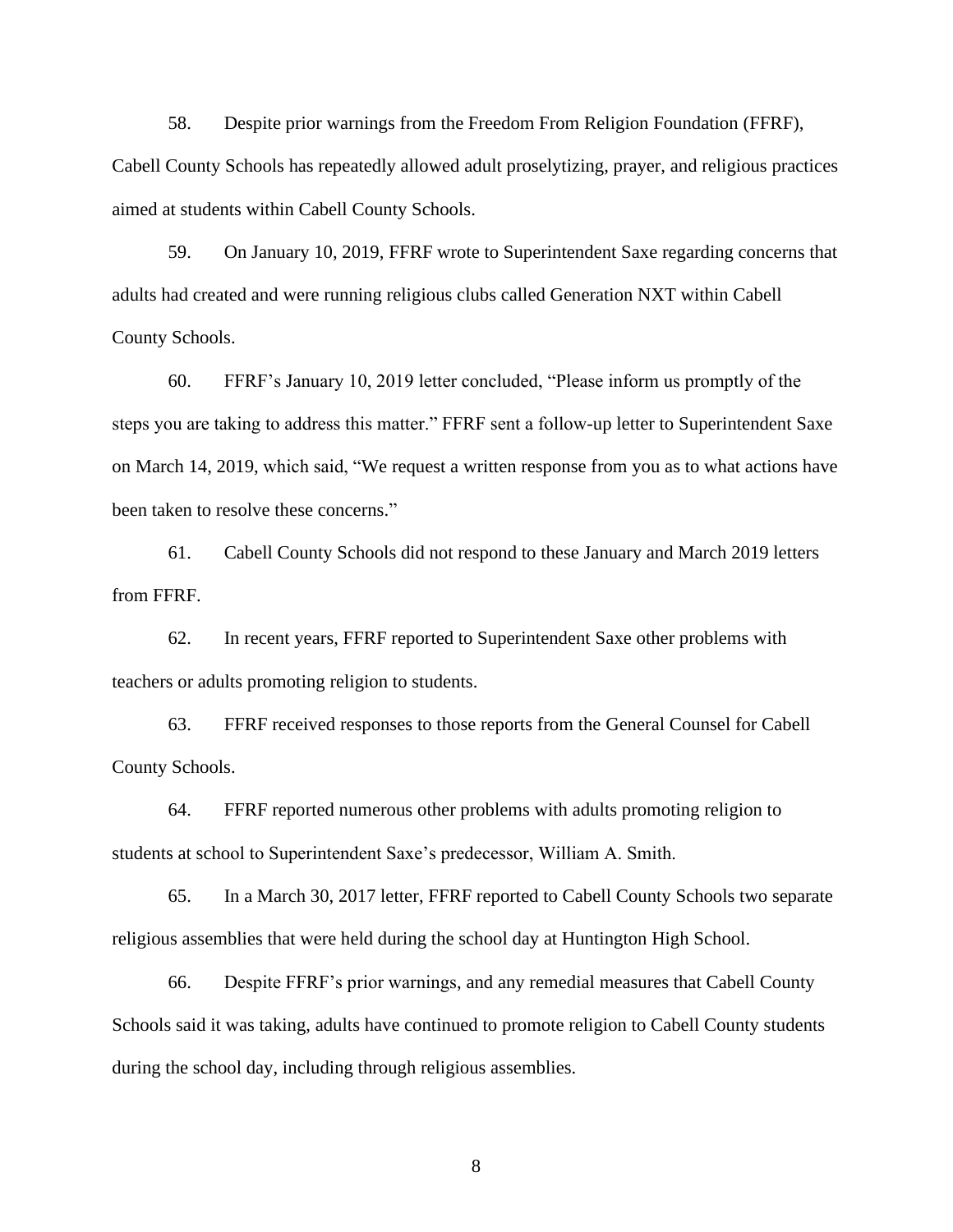67. Cabell County School administrators and the Board have not taken sufficient action to stop adults from preaching to students at school and at school-sponsored activities.

68. Cabell County School administrators and teachers have participated and encouraged adult-led religious activity within schools.

69. Cabell County School teachers have not received proper training and supervision relating to adult-led religious activity within schools.

70. This history demonstrates the existence of an actual or de facto policy or practice of permitting outside adults to promote religion and conduct religious activities directed at the Schools' students during the school day or at school-sponsored events.

## **E. Consistent with its policy or practice, Cabell County Schools permitted the Nik Walker Ministries assemblies to occur in its schools.**

71. The Nik Walker Ministries assembly was largely organized and conducted by adults.

72. Huntington High School generally does not permit student groups to host schoolwide assemblies in the auditorium during the school day that are led by adults unaffiliated with the school.

73. At the time that the Nik Walker Ministries assembly was held, co-curricular student clubs were not fully operational at Huntington High School because of Covid-19 protocols.

74. Principal Gleason approved of the Nik Walker Ministries assembly before it was held.

75. Principal Gleason attended the Nik Walker Ministries assembly.

76. Principal Gleason observed that the Nik Walker Ministries assembly was an evangelical revival.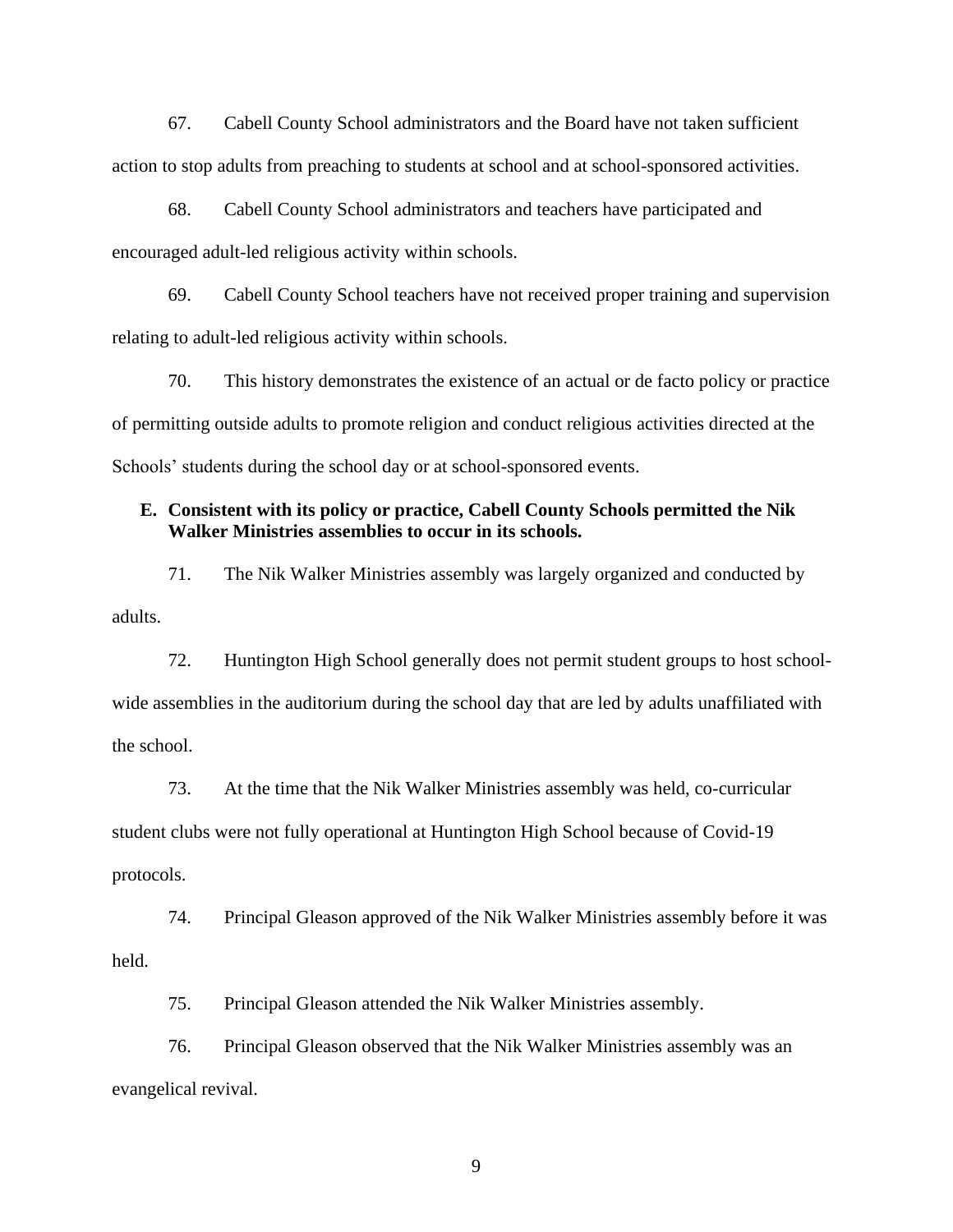77. Principal Gleason observed that the revival was not student-led.

78. Principal Gleason allowed the Nik Walker Ministries assembly to continue despite observations that the assembly was evangelical and not student-led.

79. Huntington East Middle School held separate Nik Walker Ministries assemblies on Feb. 1, 2022.

80. Upon information and belief, the Huntington East Middle School assemblies were requested by a staff member of the school.

81. Upon information and belief, some students who attended the Nik Walker Ministries assemblies at Huntington East Middle School did not do so voluntarily.

82. Parents of Huntington East Middle School students were not informed that Nik Walker Ministries was hosting assemblies at the school.

83. The Cabell County Board of Education has inadequate policies in place to prevent the Nik Walker Ministries assembly from occurring again at schools within Cabell County.

84. The Plaintiffs, as parents of students and students attending schools in Cabell County, are likely to be subjected to similar religious assemblies in the future unless the Defendants undertake significant policy changes.

**F. Responses to the Nik Walker Ministries assembly demonstrate the need for injunctive relief.**

85. Many students at Huntington High School were upset that the school approved the Nik Walker Ministries assembly and that some students were required to attend.

86. Huntington High School's handling of the Nik Walker Ministries assembly has caused a great divide among students and others in the community.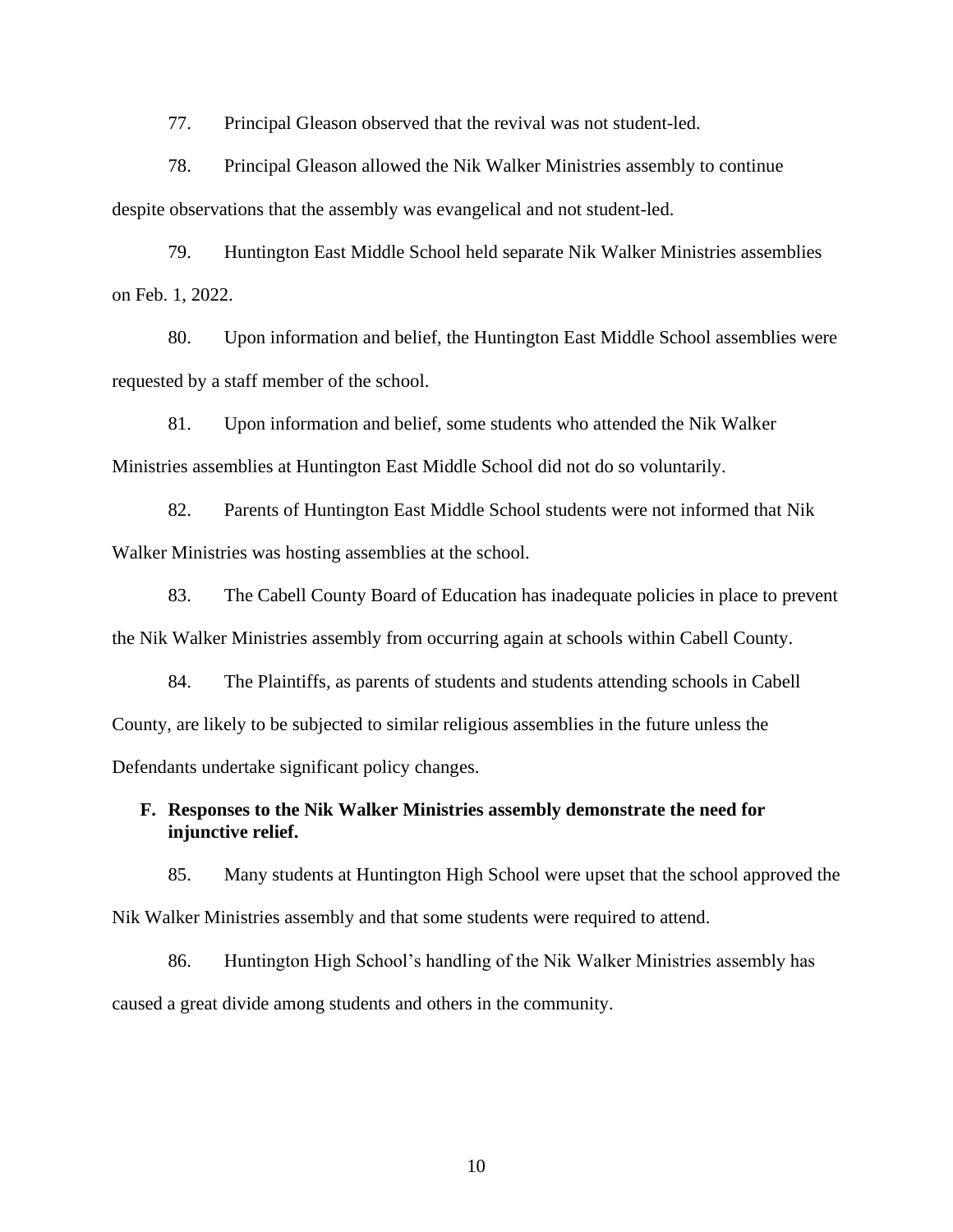87. Herman Mays Jr., Bethany Felinton, and Jana Tigchelaar each made public statements expressing disapproval of the school's actions related to the Nik Walker Ministries assembly.

88. After publicly expressing disapproval, the homes of Mays, Felinton, and Tigchelaar each received proselytizing literature that was either mailed or hand-delivered to their mailboxes.

89. On February 9, 2022, Max Nibert organized a walkout during the school day as a form of protest. More than 100 students participated in the protest.

90. C.M., S.F., and C.T. participated in the walkout.

91. Nibert has worked to prevent similar constitutional violations from occurring in his school.

92. Cabell County Schools has announced that it will undertake an "investigation" related to the Nik Walker Ministries assembly at Huntington High School. However, the school system has not indicated that it will change its policies, training, or supervision of employees.

93. Upon information and belief, the Cabell County Schools "investigation" has sought to proclaim the Nik Walker Ministries events as largely "voluntary" and that some teachers simply were mistaken in requiring their classes to attend.

94. Unless Cabell County Schools undertakes policy changes, training, and monitoring, similar violations are likely to occur.

95. The Plaintiffs, as parents of students and students attending schools in Cabell County, seek significant policy changes, training of employees, and supervision of employees in order to protect the constitutional rights of students.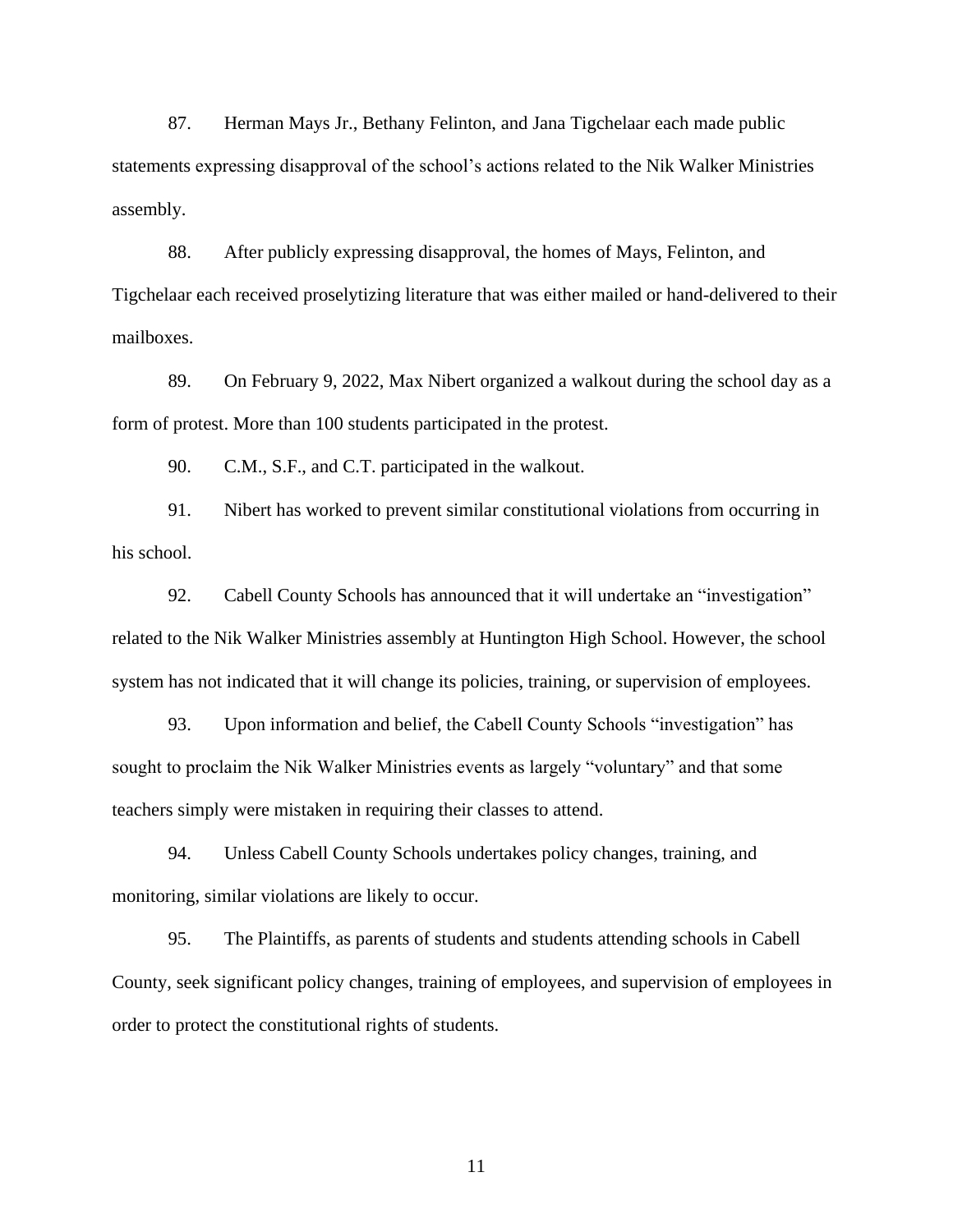**G. Absent injunctive relief, outside groups like Nik Walker Ministries will continue to engage in tactics that provide them an audience with students of Cabell County Schools.**

96. Nik Walker Ministries continues to seek access to students in public schools in West Virginia.

97. After students at Huntington High School made public objections to the revival that was held at their school, Nik Walker Ministries has sought to covertly continue its public school programs.

98. On February 8, Nik Walker Ministries posted a video to its Facebook page with the caption, "Jewell City Revival Update!" In the video, Walker says, "We just got back from Tolsia High School. So we just did an event in Tolsia. I don't have any pictures to show you because we didn't want to put those on the internet."

99. Nik Walker uses deception as a tool to further his ministry, including through grandiose claims that Walker has participated in miraculous healings.

100. On July 26, 2021, Nik Walker was featured in a video with Pastor Perry Stone, where Walker claimed that he helped baptize a man with a "withered hand." Walker claims the man's hand was miraculously healed by the baptism. Walker showed X-rays that he claimed were the "before" and "after" images of the man's hand. A video clip is available here: <https://twitter.com/i/status/1420021526791925768> (Last accessed Feb. 10, 2022).

101. In actuality, the X-rays were images of hands from several Chinese children who suffer from Kashin-Beck disease, which were published in a 2018 *Scientific Reports* article. (See Song, QQ., Liu, H., Lian, W. *et al.* The characteristics of positive and confusing hand X-ray signs in diagnosing Kashin–Beck Disease in children in China. *Sci Rep* 8**,** 3277 (2018). <https://doi.org/10.1038/s41598-018-21675-5> )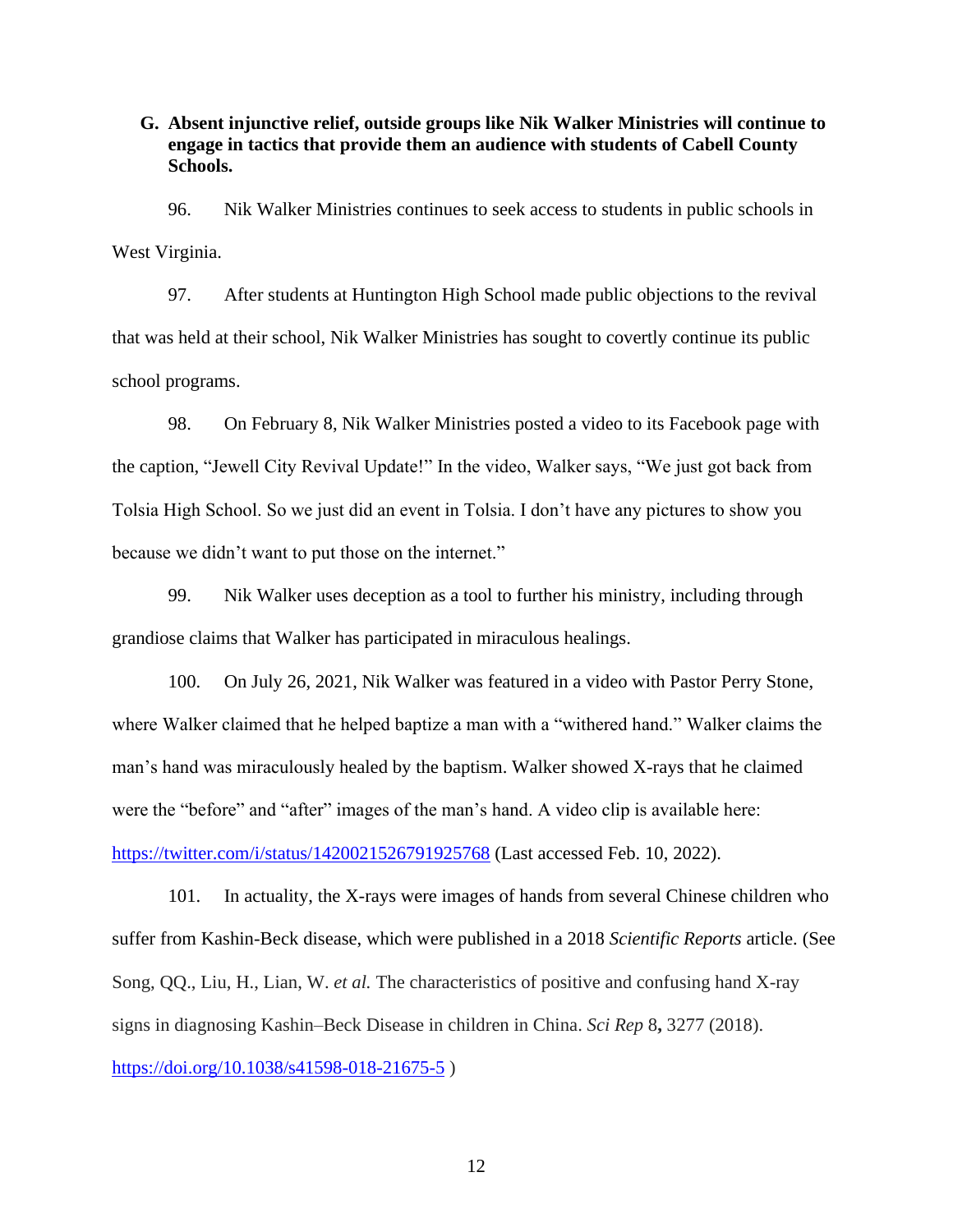102. In addition, Walker has incorrectly implied that if a student invites him to her school it provides him with legal license to preach to other students in the school setting.

103. The Plaintiffs seek an injunction to ensure that ministers who mislead Cabell County Schools' administrators about the nature of their programs will not be permitted to have access to students during the school day.

### **Count One**

### **42 U.S.C. § 1983 – Deprivation of Plaintiffs' First Amendment Rights by Defendants**

104. The foregoing averments of this Complaint are incorporated by reference.

105. By sponsoring a worship service and revival during the school day, Defendants and their agents or employees violate the Establishment Clause of the First Amendment, which is incorporated to the states by the Fourteenth Amendment to the United States Constitution.

106. By endorsing and advancing religion through the Nik Walker Ministries assembly, Defendants have deprived Plaintiffs of rights secured by the First and Fourteenth Amendments to the United States Constitution and 42 U.S.C. § 1983.

107. Defendants' policies, customs, and actions, as described herein, have no legitimate secular purpose, and instead have the purpose to advance Christianity.

108. Defendants' policies, customs, and actions have the effect of advancing and endorsing Christianity over all other religions and religion in general over nonreligion.

109. Defendants' actions improperly entangle the state in religious matters and beliefs.

110. Defendants violated C.M. and S.F.'s rights of conscience and their First Amendment rights by subjecting them to unwanted religious exercises. Defendants also illegally coerced C.M. and S.F. into attending and participating in a religious activity.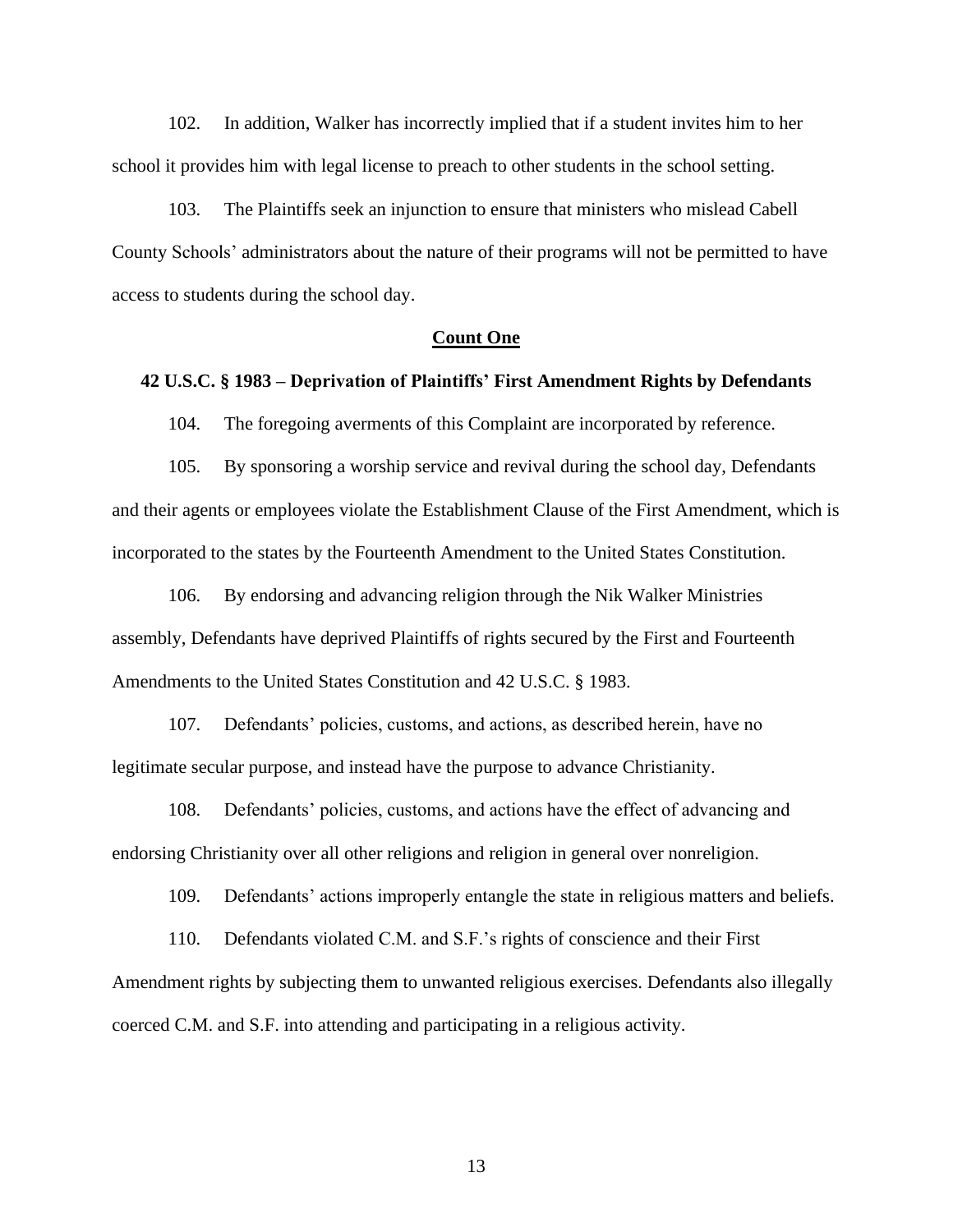111. Defendants' practice violates well-established United States Supreme Court precedent, including *McCollum v. Board of Education*, 333 U.S. 203 (1948) and *School District of Abington Township v. Schempp,* 274 U.S. 203 (1963).

112. The Defendants' policies and practices encroach on the parental rights of each parent plaintiff related to decisions regarding the religious or nonreligious upbringing of their children.

113. Defendants' actions as described herein are acts and conduct performed under color of law within the meaning of 42 U.S.C. § 1983.

114. Defendants' unconstitutional acts described herein, if allowed to continue, will irreparably harm Plaintiffs.

115. Defendants' conduct, as described herein, unless enjoined, will cause, a deprivation of constitutional rights in violation of the First and Fourteenth Amendments to the United States Constitution and 42 U.S.C. § 1983.

#### **Request for Relief**

WHEREFORE, Plaintiffs respectfully request the following relief from this Honorable Court:

- A. A declaratory judgment declaring that
	- a. Defendant's authorization of the Nik Walker Ministries assemblies, as described above, violates the Establishment Clause of the First Amendment;
	- b. Defendant's custom, policy, and practice, as alleged above, violates the Establishment Clause of the First Amendment;
- B. A permanent injunction, enjoining Defendants, including Defendant's agents, from: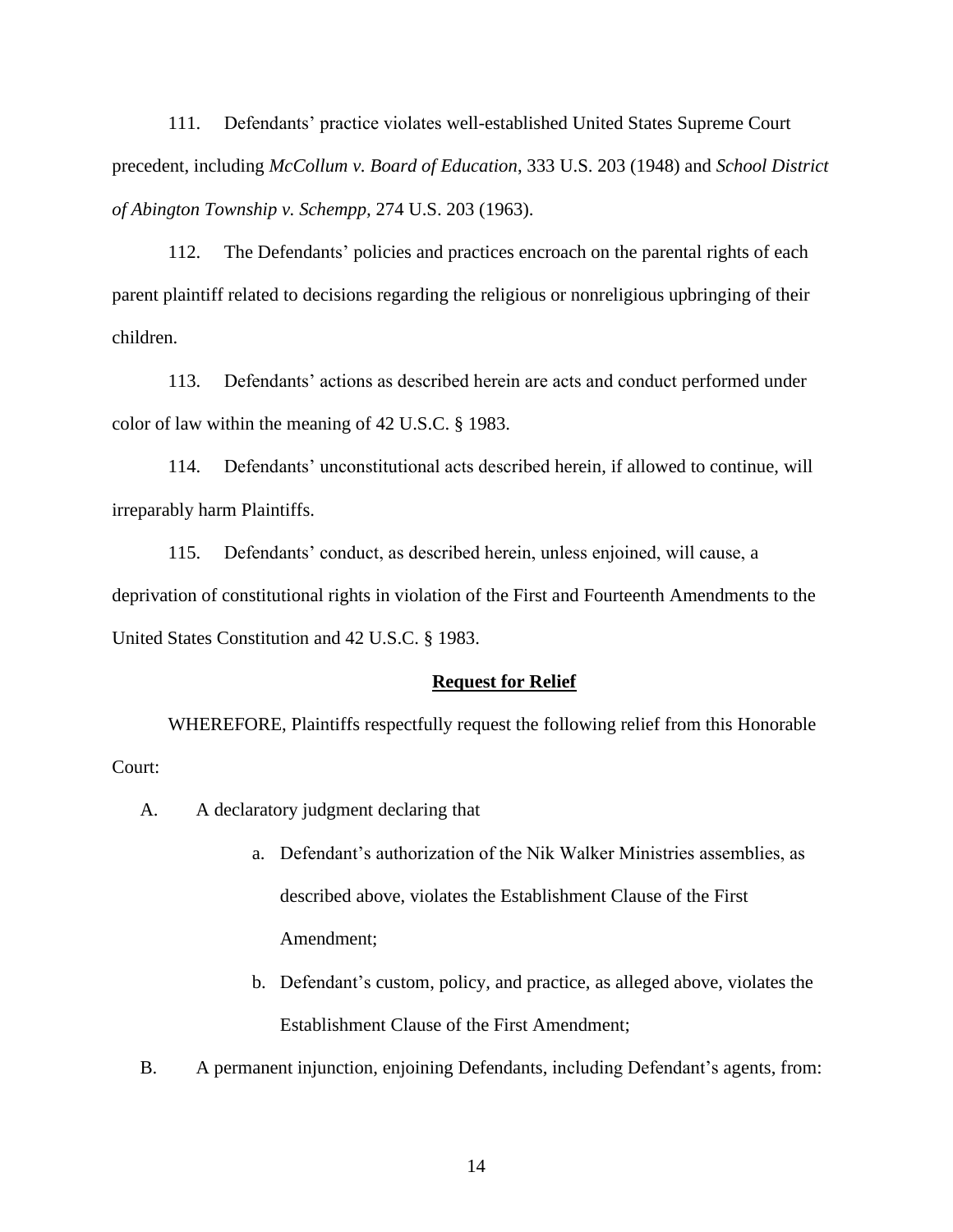- a. Sponsoring religious assemblies and other religious worship services during the school day;
- b. Conducting or promoting Nik Walker Ministries assemblies and other adult-led religious activities to students during the school day; and
- c. Participating in Nik Walker Ministries assemblies and other religious activities with students during the school day.
- C. Entry of judgment for Plaintiffs against each Defendant for nominal damages in the amount of \$1 to each Plaintiff.
- D. Costs and attorney's fees pursuant to 42 U.S.C. § 1988; and
- E. Such other relief as this Honorable Court deems just and proper.

Respectfully Submitted,

*/s/ Marcus B. Schneider*

Marcus B. Schneider, Esq. W.V. I.D. No. 12814 STEELE SCHNEIDER 420 Fort Duquesne Blvd., Suite 500 Pittsburgh, PA 15222 412-235-7682 [marcschneider@steeleschneider.com](mailto:marcschneider@steeleschneider.com)

Patrick C. Elliott\* Christopher Line\* Freedom From Religion Foundation, Inc. 10 N. Henry St. Madison, WI 53703 608-256-8900 [patrick@ffrf.org](mailto:patrick@ffrf.org) [chris@ffrf.org](mailto:chris@ffrf.org) \* Visiting Attorney Application Pending

Kristina Thomas Whiteaker W.V. I.D. No. 9434 The Grubb Law Group